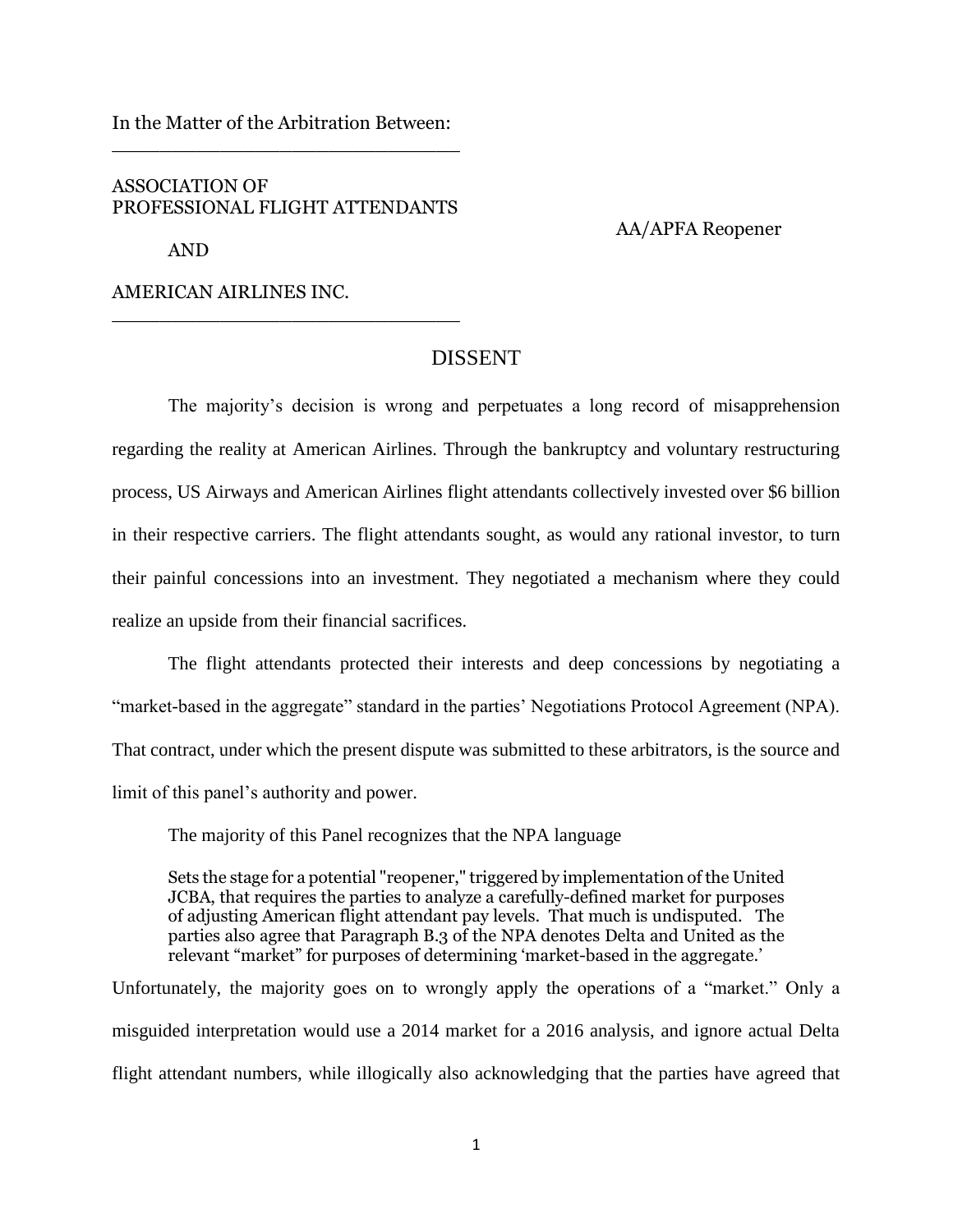Delta and United make up the relevant market for purposes of determining the "market-based in the aggregate" standard. This is offensive reasoning—it is reminiscent of the double talk our flight attendants have been subjected to and are all too familiar with for years.

As evidenced by the negotiating history of the NPA, the Company attempted to make the market-based standard a snapshot in time but was not successful. The Union specifically rejected language proposed by the Company to limit the market to 2014 economic values. American Airlines ultimately accepted the Union's position and signed the final version of the NPA, which purposefully omitted language regarding the 2014 market value that the carrier had attempted to include. The majority opinion omits the true impact of this negotiating history from its analysis. This offends all notions of sound contract interpretation and underscores that lack of faith American Airlines flight attendants have in their employer and, frankly, in the legitimacy of these proceedings.

Instead of correctly applying the clear language of the NPA, the majority of the arbitration panel hamstrings its decision by wrongfully focusing on a computer model that was not even in existence at the time the NPA was executed. The majority admits that the NPA is the cornerstone agreement central to the resolution of this dispute and agrees "with APFA's observation that the controlling elements in this matter are the words of the NPA, not the deliberations of the Model makers." Yet, somehow, the majority's decision still relies on the non-binding model.

We find nothing in the contract that confers upon this panel the authority to interpret a computer model in lieu of the language of the NPA from which its jurisdiction arises. As stated in the majority opinion, "this Arbitration Board is charged with 'determin[ing] what changes, if any, should be made to American's JCBA under the 'market-based in the aggregate' standard." We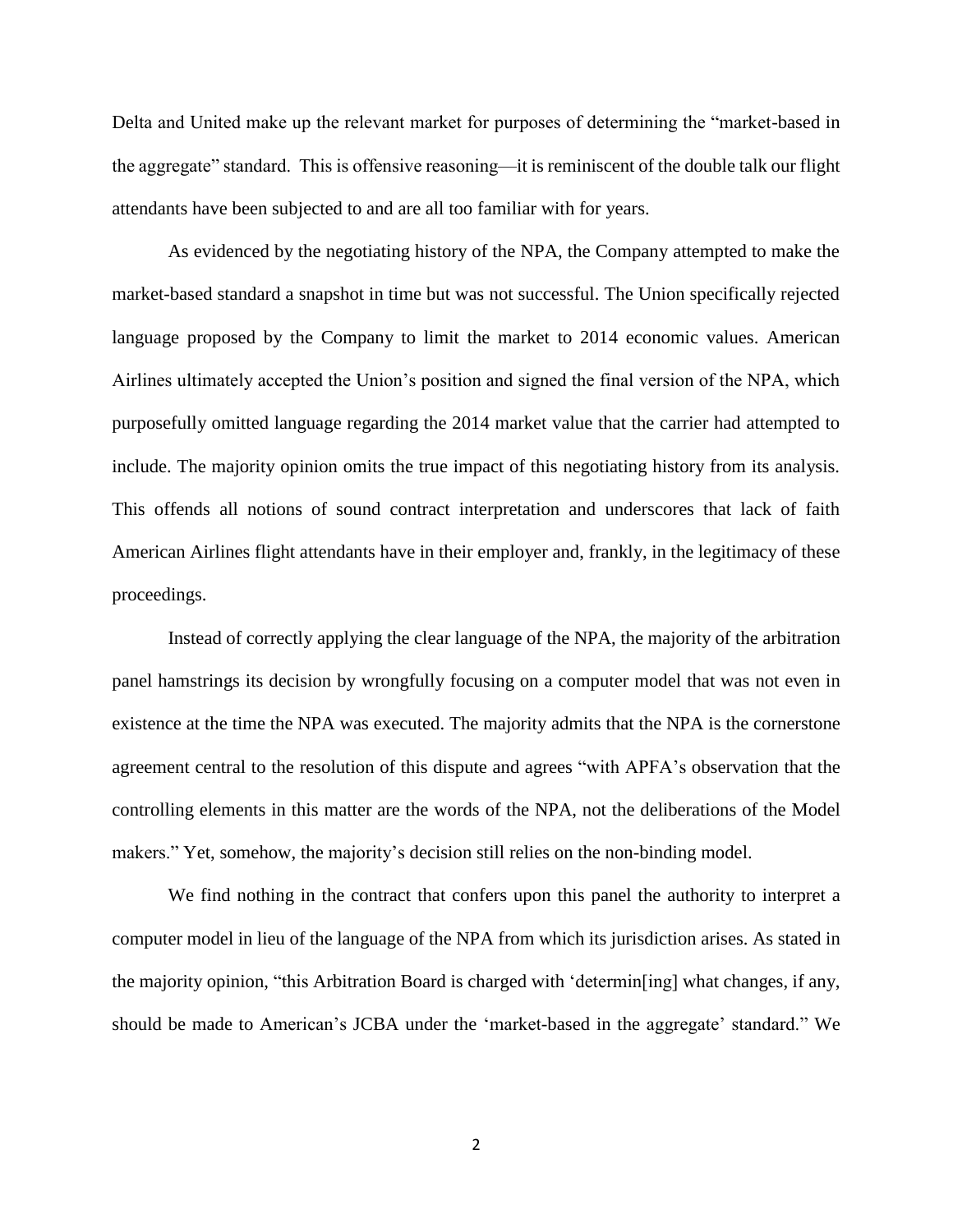respectfully submit that the majority departs from that mandate and ignores the parties' contract language and the bargaining history that led up to it.

The majority tethered itself to only one option—it misapplied an after-the-fact computer program to this arbitration. This was a maneuver to avoid the NPA language and wrongly undermine this case by hiding behind a computer program and model. This approach is clearly misguided given that the computer analysts and economists had no independent authority to bind the parties. The majority undermines the workers' collective intelligence by setting up a convenient pretext that a computer model, again, **not even in existence when the NPA was executed**, controls this case. APFA correctly asserts, "the Model was not to supersede the NPA, but rather was construed to assist in computing the pro forma costs consistent with the NPA." Simply put, the parties did not agree to operationalize the model for this arbitration and the Company could not prove that the model superseded the language of the NPA.

One would rightfully assume that any agreement to deviate from the NPA language must be clearly expressed by the parties. Instead, the majority merely assumes, in a conclusory fashion, that the non-binding model deviates from and supersedes the NPA language. The panel's illogical approach is compounded when it irrationally concludes that an opposite showing is required to prove that the NPA language remains intact. The majority's baseless reliance on the model improperly forces upon APFA the futile task of proving a negative, namely, that there was never any discussion suggesting that the Delta placeholder would replace the language of the NPA. This is an incorrect shifting of the burden on to the victim which violates longstanding notions of industrial due process and arbitral precedence. This award perverted the required "market-based in the aggregate" analysis by cleverly and improperly creating a false burden of proof and persuasion.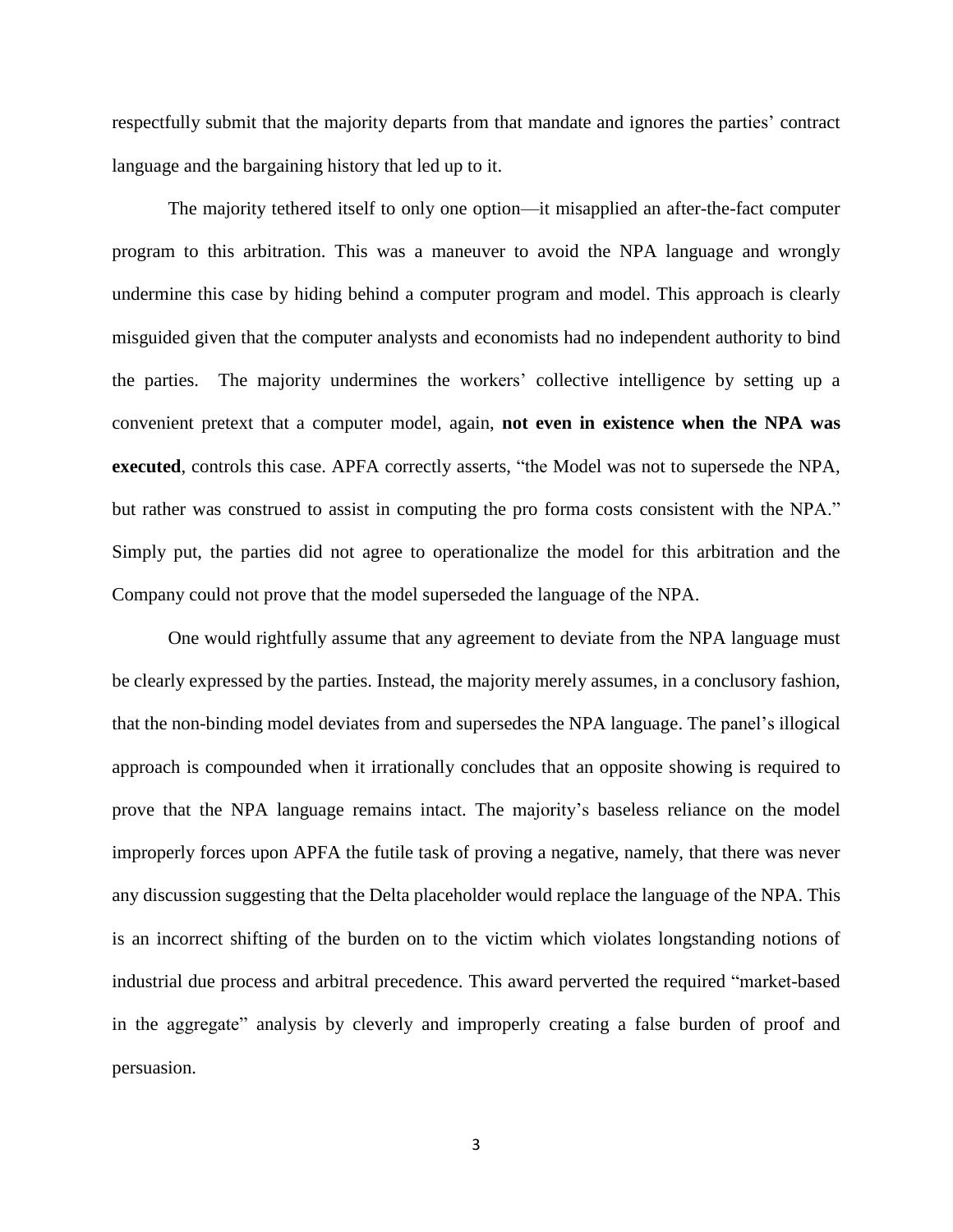The majority's rationale is peculiar given that the decision otherwise recognizes that those who came up with the model lacked authority to bind the parties. The majority correctly points out that the company's position assumes the model was a binding agreement. Deprived of the accuracy of that assumption, the Company's argument must fail. Indeed, the majority opinion states:

In his testimony, the APFA economist expressed his belief that the 3% figure was intended as a mere "placeholder." There is no reason to question his own conclusion on that score, but we do not regard it as the product of any negotiations. For much the same reason, we reject the Company's suggestion that APFA economist somehow agreed, on behalf of the Association, to the methodology here espoused by the Company.

Nevertheless, the majority opinion relies on the model and arbitrarily chooses which party's interpretation of the model should prevail.

Respectfully, we note that the panel has consistently sided with the Company on every single issue throughout the interest arbitration and the instant case. The flight attendants cannot help but notice that while the bankruptcy professionals collect hefty fees, the outside experts submit their seven figure invoices, and the corporate leaders are richer than ever—the workers obtain less money and less justice, and are ridiculed in opening statements comparing "eating cake" to the need to provide for their families.

The majority opinion fuels the jaded notion that workers have regarding the arbitration process—or seemingly how it is stacked against the employees. Flight attendants have completely lost faith in the very unique dispute resolution mechanism that labor law favors. We acknowledge that these words are harsh, but the real-world realities are harsher. We agree with the majority that the parties "agreed to consider the impact of the Untied JCBA – on the market aggregate at the time that labor agreement appeared," again, that labor agreement appeared in September of 2016. Pursuant to the NPA, the flight attendant salary market in 2016 had to also reflect the raises received by Delta employees. We respectfully note that the majority's decision cannot be squared